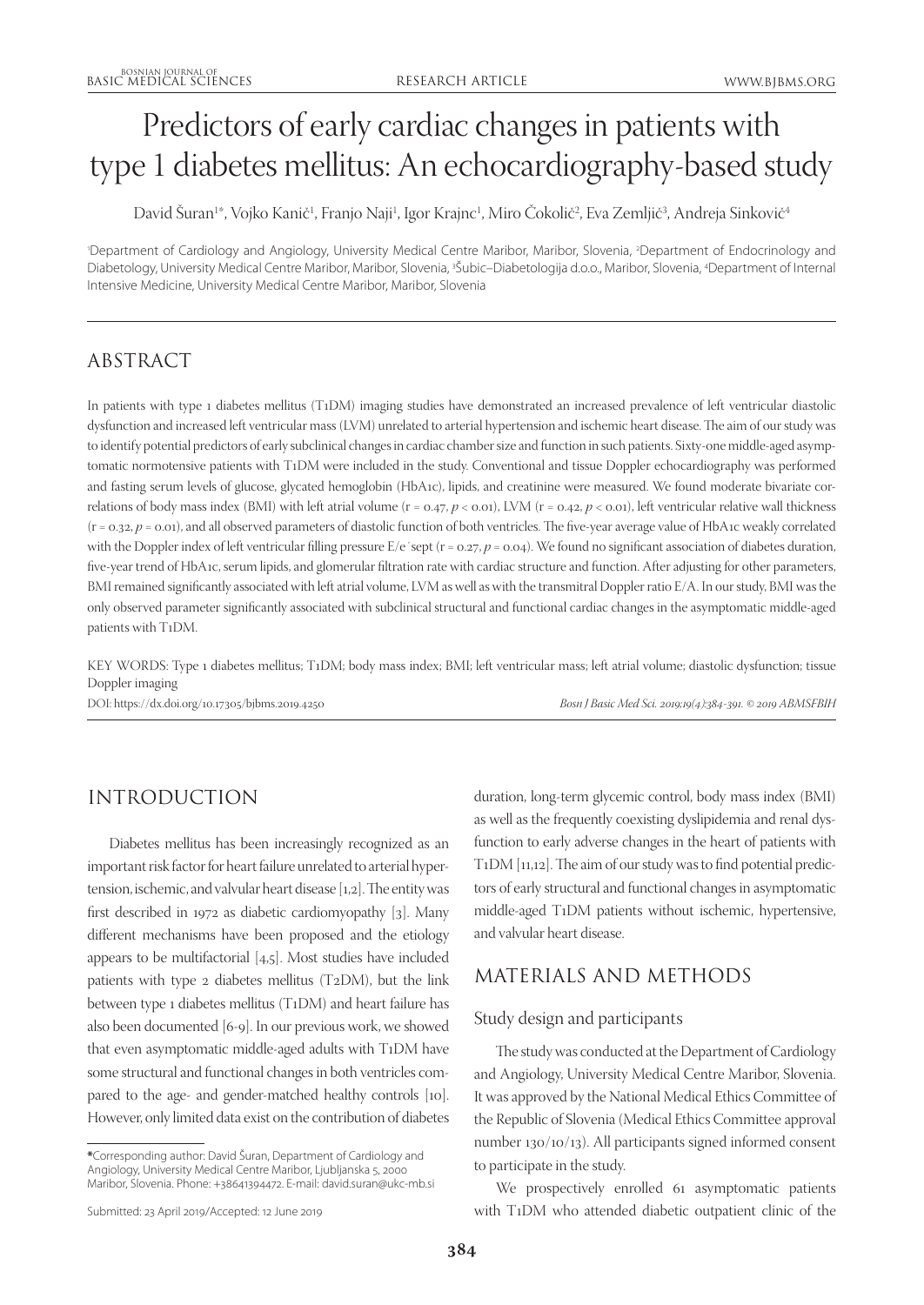University Medical Centre Maribor, Slovenia for more than 5 years and met the inclusion/exclusion criteria. The inclusion criteria were age between 30 and 55 years and the duration of T1DM of more than 5 years. The exclusion criteria were: arterial hypertension; ischemic heart disease; clinical signs of heart failure at enrolment and in the past; bundle branch block or non-sinus rhythm in the electrocardiogram (ECG) and advanced nephropathy (glomerular filtration rate [GFR] below 60 mL/min). Based on the echocardiographic results, we further excluded patients with left ventricular ejection fraction below 50%, left ventricular wall motion abnormalities, valvular stenoses of any degree, more than mild valvular regurgitations, and low-quality echocardiographic image.

Before enrolment, all medical records of the included patients were verified and medical history obtained. Anthropometric measurements (weight and height) were taken during the physical examination in the morning after overnight fasting. Rigid stadiometer and digital scales were used to measure height and weight, respectively. BMI was calculated as weight in kilograms divided by the square of height in meters. Patients with BMI  $\geq$  25 were classified as overweight and BMI  $\geq$  30 was defined as obesity. Patients were asked to bring home blood pressure measurements to the enrolment visit. Home blood pressure measurements were obtained by patients using an automated blood pressure monitor twice daily 7 consecutive days prior to the enrolment. Ambulatory blood pressure was obtained in the presence of the investigator at enrolment using an automated blood pressure monitor. The average value of the two consecutive ambulatory measurements was saved for statistical analysis. All blood pressure measurements were obtained after 5 minutes of rest in the seated position. The presence of arterial hypertension was defined as the average home blood pressure  $\geq$ 135/85 mmHg and the office blood pressure ≥140/90 mmHg. All patients with arterial hypertension including those receiving antihypertensive medications were excluded from the study.

The standard 12-lead ECG was recorded in the supine position under resting conditions. Patients with ischemic heart disease were excluded based on medical history, resting ECG changes, and the presence of left ventricular regional wall motion abnormalities.

#### Echocardiography

Two-dimensional echocardiography was performed in all patients by a single experienced echocardiographer on the same ultrasound machine (iE33, Philips Medical Systems, WA, USA) and included detailed two-dimensional, pulsed wave Doppler and tissue Doppler imaging (TDI) evaluation. All measurements were based on the recommendations of

the American Society of Echocardiography and the European Association of Cardiovascular Imaging [13-15].

Biplane area-length formula was used to calculate the maximal end-systolic volume of the left atrium. Linear method (Cube formula) based on left ventricular measurements in the parasternal long axis view was used to calculate left ventricular mass (LVM). Relative wall thickness was calculated as 2 times the posterior wall thickness divided by the left ventricular end-diastolic diameter. Left ventricular ejection fraction was calculated by the biplane modified Simpson's method [13,14]. Two-dimensional measurements were indexed to the body surface area (BSA).

Peak mitral and tricuspid inflow velocities were measured by pulsed wave Doppler [15]. All Doppler measurements of the right ventricle were added the suffix - t.

Peak myocardial systolic and diastolic velocities were measured by TDI at the septal part of the mitral annulus (s'sept, e´sept, a´sept) and at the lateral part of the tricuspid annulus (s´t, e´t, a´t). Myocardial acceleration during isovolumetric contraction (IVA) was calculated for both ventricles using TDI as the ratio between the peak isovolumetric velocity and the acceleration time. Acceleration time was defined as the time interval from baseline to the peak isovolumetric velocity [15]. Three consecutive Doppler measurements were averaged for statistical analysis. All Doppler measurements were performed at the frame rate ≥150 Hz.

#### Laboratory measurements

Blood samples were obtained in the fasting state from all patients. Serum levels of glycated hemoglobin (HbA1c), glucose, creatinine, triglycerides, and total cholesterol were measured. The results of HbA1c obtained at 6-month follow-up visits in the preceding 5 years were averaged to assess the long-term glycemic control.

HbA1c was measured by the ion-exchange high-performance liquid chromatography (Bio-Rad Laboratories, PA, USA) [16]. The isotope dilution mass spectrometry traceable enzymatic assay (Siemens Healthcare Diagnostics Inc., Newark, NJ, USA) was performed to measure serum creatinine. GFR was calculated by the Modification of Diet in Renal Disease (MDRD) equation and indexed to the normalized BSA of 1.73  $m^2$  [16]. Triglycerides were measured by the enzymatic method (Siemens HealthCare Diagnostics Inc., Newark, NJ, USA) and total serum cholesterol by the cholesterol esterase enzymatic assay (Siemens HealthCare Diagnostics Inc., Newark, NJ, USA) [16].

#### Statistical analysis

IBM SPSS Statistics for Windows, Version 22.0. (IBM Corp., Armonk, New York, USA) was used for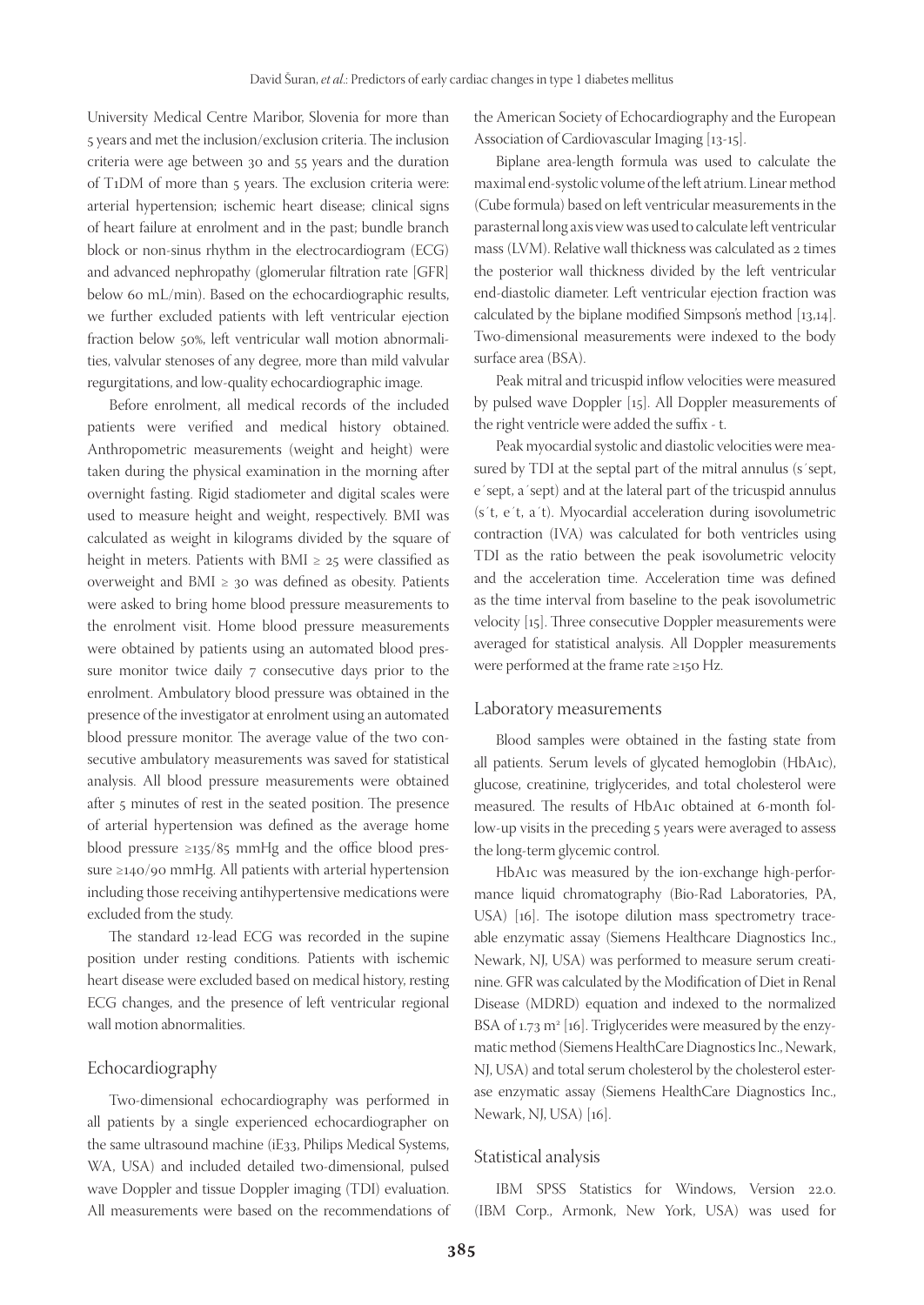statistical analysis. Continuous variables were shown as means ± standard deviations. Shapiro–Wilk test confirmed the normal distribution of continuous variables. Categorical variables were presented as percentages. The degree of association between clinical/laboratory data and echocardiography measurements was demonstrated using the Pearson's correlation coefficient (r). Kendall's tau was used to evaluate the trend of HbA1c during the 5-year period. Multiple linear regression analysis was performed to assess whether statistically significant bivariate correlations of BMI with cardiac chamber size and function continues after adjustment for other observed confounders. The value of  $p < 0.05$  was considered statistically significant for all calculations.

## RESULTS

Sixty-one patients with a mean age of  $44.1 \pm 5.3$  years were enrolled in the study. The study group consisted of 34 men (55.7%) and 27 women (44.3%). Thirty patients (49.2%) were treated with continuous subcutaneous insulin infusion and 31 patients (50.8%) with multiple daily injections of insulin. Mean diabetes duration was  $17.9 \pm 7.8$  years. Thirty patients (49.1%) were overweight and 13 patients (21.3%) were obese with a mean BMI of 26.9 ± 3.9. Mean systolic and diastolic blood pressure values were  $125.2 \pm 9.6$  mmHg and  $78.7 \pm 6.4$  mmHg, respectively. Mean fasting glucose level was 6.7 ± 2.7 mmol/L. Mean HbA1c at enrolment and the mean 5-year average were 7.4  $\pm$  1.1% and 7.2  $\pm$  0.7%, respectively. The mean trend of HbA1c expressed by Kendall's tau was 0.0 ± 0.4. Mean GFR was 105.0  $\pm$  23.3 mL/min/1.73 m<sup>2</sup>, mean serum levels of triglycerides and total cholesterol were 1.0  $\pm$  0.6 mmol/L and 4.8  $\pm$  0.8 mmol/L, respectively. Demographic and clinical data are presented in Table 1.

Echocardiographic measurements are presented in Table 2. The mean LVM indexed to BSA was  $74.2 \pm 13.2$   $\rm g/m^2$ , and the mean left atrial volume indexed to BSA was  $29.6 \pm 3.7$  ml/m<sup>2</sup>. Mean left ventricular relative wall thickness was 0.41 ± 0.05.

**TABLE 1.** Demographic, clinical, and laboratory data of patients (N=61)

| Parameter                                                | Mean±SD          |
|----------------------------------------------------------|------------------|
| Age (years)                                              | $44.1 + 5.3$     |
| Diabetes duration (years)                                | $17.9 + 7.8$     |
| Body mass index $(kg/m2)$                                | $26.9 \pm 3.9$   |
| Systolic blood pressure (mmHg)                           | $125.2+9.6$      |
| Diastolic blood pressure (mmHg)                          | $78.7 + 6.4$     |
| Glycated hemoglobin at enrolment (%)                     | $7.4 + 1.1$      |
| 5-year average value of glycated hemoglobin (%)          | $7.2 \pm 0.7$    |
| Fasting serum glucose (mmol/L)                           | $6.6 + 2.7$      |
| Glomerular filtration rate (mL/min/1.73 m <sup>2</sup> ) | $105.0 \pm 23.3$ |
| Total cholesterol (mmol/L)                               | $4.8 \pm 0.8$    |
| Triglycerides (mmol/L)                                   | $1.0 \pm 0.6$    |

SD: Standard deviation

The mean values of IVA for the left and the right ventricle were  $235.2 \pm 71.7 \text{ cm/s}^2$  and  $283.4 \pm 79.4 \text{ cm/s}^2$ , respectively. Mean e'sept and  $E/e$ 'sept were 8.9  $\pm$  1.9 cm/s and 9.2  $\pm$  1.9, respectively and mean e´t and E/e´t were 13.4 ± 2.9 cm/s and  $4.0 \pm 1.1$  cm/s, respectively.

Bivariate correlations of clinical and laboratory variables with cardiac chamber size are presented in Table 3. For all observed parameters, except BMI, indexed values of chamber size were used for correlation analysis. The correlations with Doppler parameters are presented in Table 4. Only BMI showed moderate correlations with all echocardiographic variables of the left atrial and the left ventricular size: left atrial volume (r = 0.47, *p* < 0.01), left ventricular end-diastolic diameter (r = 0.27, *p* = 0.04), left ventricular relative wall thickness  $(r = 0.32, p = 0.01)$ , and LVM  $(r = 0.42, p < 0.01)$ . BMI also moderately correlated with all observed Doppler parameters of left ventricular diastolic function  $(E/A, r = -0.39, p < 0.01;$ e'sept,  $r = -0.31$ ,  $p = 0.02$ ;  $E/e$ 'sept,  $r = 0.31$ ,  $p = 0.01$ ) and right ventricular diastolic function (e't,  $r = -0.29$ ,  $p = 0.02$ ; E/e't,  $r = 0.31$ ,  $p = 0.02$ ). The 5-year average value of HbA1c weakly correlated with the Doppler index of left ventricular filling pressure  $E/e'$  sept ( $r = 0.27$ ,  $p = 0.04$ ). We found no significant correlations of fasting glucose, diabetes duration, HbA1c trend, GFR, serum cholesterol, and triglycerides with the observed echocardiographic parameters (Table 3 and 4).

In the multiple linear regression model after adjusting for age, diabetes duration and the 5-year average value of HbA1c, BMI remained significantly associated with LVM, left atrial volume, and the mitral inflow Doppler ratio E/A (Table 5). The association of BMI with e´t and E/e´t met borderline significance  $(p = 0.050$  for e't and  $p = 0.047$  for  $E/e't$ ).

# DISCUSSION

In our study, BMI was the only variable consistently associated with early changes in cardiac structure and function in asymptomatic normotensive middle-aged patients with T1DM. Average 5-year glycemic control was weakly associated with the noninvasive Doppler index of left ventricular filling pressure E/e´.

In studies including patients with T1DM left ventricular hypertrophy was an inconsistent finding and was more prevalent in patients with microalbuminuria [8,17]. On the other hand, left ventricular hypertrophy has been much more frequently observed in patients with T2DM, as supported by a considerable amount of evidence [18,19]. Less myocardial hypertrophy in T1DM compared with T2DM might be at least partly explained by the reduced insulin secretion capacity in T1DM, since insulin stimulates growth and hypertrophy of myocardial cells [20]. While chronic hyperglycemia promotes accumulation of advanced glycation end products and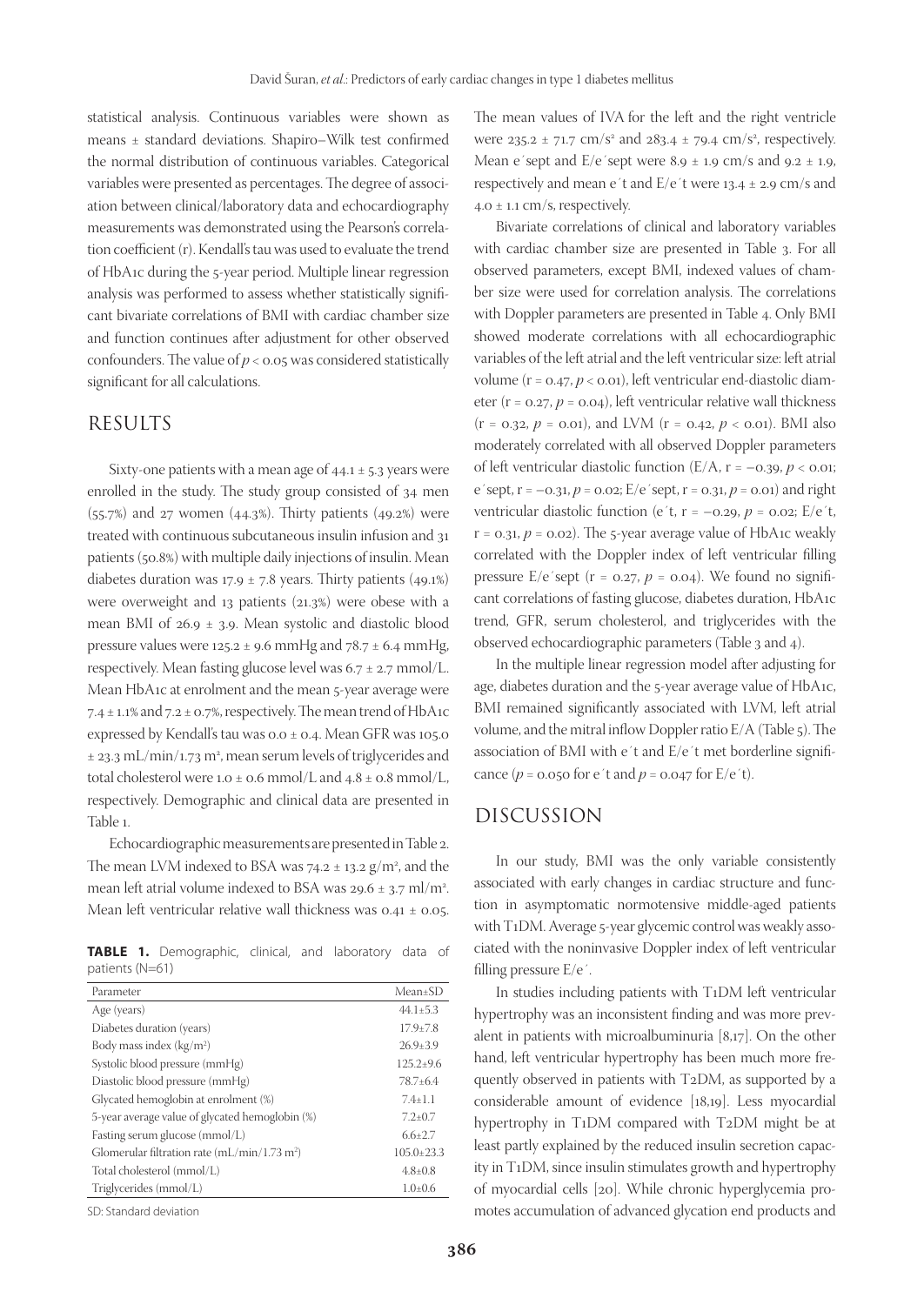| <b>TABLE 2.</b> Echocardiographic parameters of patients (N=61) |
|-----------------------------------------------------------------|
|-----------------------------------------------------------------|

| Parameter                                                                          | Mean±SD          |
|------------------------------------------------------------------------------------|------------------|
| 2D parameters                                                                      |                  |
| Left ventricular mass indexed to BSA $(g/m^2)$                                     | $74.2 \pm 13.2$  |
| Left ventricular relative wall thickness                                           | $0.41 \pm 0.05$  |
| Left atrial volume indexed to BSA $(mL/m2)$                                        | 29.6±3.7         |
| Right atrial area indexed to BSA $\rm (cm^2/m^2)$                                  | $8.0 \pm 1.0$    |
| Left ventricular ejection fraction (%)                                             | $64.9{\pm}6.0$   |
| Interventricular septal thickness (mm)                                             | $9.0 \pm 1.0$    |
| Left ventricular end-diastolic diameter indexed to BSA (mm/m <sup>2</sup> )        | $24.0 \pm 2.0$   |
| Left ventricular posterior wall thickness (mm)                                     | $9.0 \pm 1.0$    |
| Right ventricular basal end-diastolic diameter indexed to BSA (mm/m <sup>2</sup> ) | $18.0 \pm 2.0$   |
| Pulsed wave Doppler - mitral inflow velocities                                     |                  |
| Early inflow velocity wave $E(m/s)$                                                | $0.8{\pm}0.2$    |
| Late inflow velocity wave $A(m/s)$                                                 | $0.7 \pm 0.1$    |
| Ratio E/A                                                                          | $1.2 \pm 0.3$    |
| Pulsed wave Doppler — tricuspid (t) inflow velocities                              |                  |
| Early inflow velocity Et (m/s)                                                     | $0.5 \pm 0.1$    |
| Late inflow velocity At (m/s)                                                      | $0.4{\pm}0.1$    |
| Ratio E/At                                                                         | $1.3 \pm 0.3$    |
| Tissue Doppler — mitral and tricuspid (t) annular velocities                       |                  |
| s'sept (cm/s)                                                                      | $8.6 \pm 1.2$    |
| $e$ 'sept $(cm/s)$                                                                 | $8.9 \pm 1.9$    |
| a'sept (cm/s)                                                                      | $9.7 \pm 1.9$    |
| $E/e's$ ept                                                                        | $9.2 \pm 1.9$    |
| $st$ (cm/s)                                                                        | $14.4 \pm 2.4$   |
| $\dot{c}$ t (cm/s)                                                                 | $13.4 \pm 2.9$   |
| $at$ (cm/s)                                                                        | $13.9 \pm 3.7$   |
| $E/e^t$ (cm/s)                                                                     | $4.0 \pm 1.1$    |
| $IVA_{IV}$ (cm/s <sup>2</sup> )                                                    | $235.2 \pm 71.7$ |
| $\text{IVA}_{\text{RV}}\left(\text{cm}/\text{s}^2\right)$                          | 283.4±79.4       |

SD: Standard deviation; BSA: Body surface area; s'sept: Peak systolic mitral annular velocity at the septal part of mitral annulus; e'sept: Peak early diastolic mitral annular velocity at the septal part of mitral annulus; a'sept: Peak late diastolic mitral annular velocity at the septal part of mitral annulus; s't: Peak systolic tricuspid annular velocity; e't: Peak early diastolic tricuspid annular velocity; a't: Peak late diastolic tricuspid annular velocity; IVA<sub>IV</sub>: Myocardial isovolumetric acceleration of the left ventricle; IVA<sub>PV</sub>: Myocardial isovolumetric acceleration of the right ventricle

subsequent myocardial stiffening, in T2DM insulin resistance and hyperinsulinemia predominantly increase LVM [20,21]. Since left ventricular structural changes evaluated by imaging studies were often mild in patients with T1DM, some authors even questioned the existence of type 1 diabetes-specific cardiomyopathy [22,23]. However, more recent studies confirmed left ventricular diastolic dysfunction in up to 30.7% of middle-aged patients with T1DM, which is comparable with the 15 years older general population [8,10,17,24]. Furthermore, recent observational data confirmed a higher incidence of heart failure and mortality in patients with T1DM compared with the general population, but little is known about early predictors of cardiac abnormalities in these patients [25,26].

Recently published Swedish registry-based data have demonstrated an increased mortality of patients with T1DM compared with matched controls even in patients with HbA1c below 6.9% [26]. It seems that, besides glycemic control, other potentially even more important and poorly recognized contributors to adverse outcome exist in these patients. In the echocardiography-based study of Wai et al. increasing age and BMI were suggested as the two most important

predictors of cardiac dysfunction progression in patients with T1DM, while the mean observational time was 3.8 years [27]. Epidemiological data also revealed a link between obesity and hospitalizations for heart failure in patients with diabetes mellitus [28,29]. Due to the volume overload and metabolic derangements, obesity has been linked to left ventricular hypertrophy and dysfunction even in non-diabetic populations [30]. Similarly, in our patients, BMI was associated with LVM and left atrial volume, both of which have been proven to predict adverse cardiac events [29,31].

Few imaging studies evaluated the impact of long-term glycemic control on cardiac function in patients with T1DM. Some of them demonstrated the reduction of LVM as well as the reversal of the left ventricular diastolic dysfunction by improved glycemic control [11,12]. On the other hand, in a subpopulation of the Diabetes Control and Complications Trial/ Epidemiology of Diabetes Interventions and Complications study (DCCT/EDIC) only a mild effect of long-term glycemic control on LVM and volume was demonstrated by cardiac magnetic resonance over years [32]. Similarly, we found no significant effect of 5-year glycemic control on cardiac structure,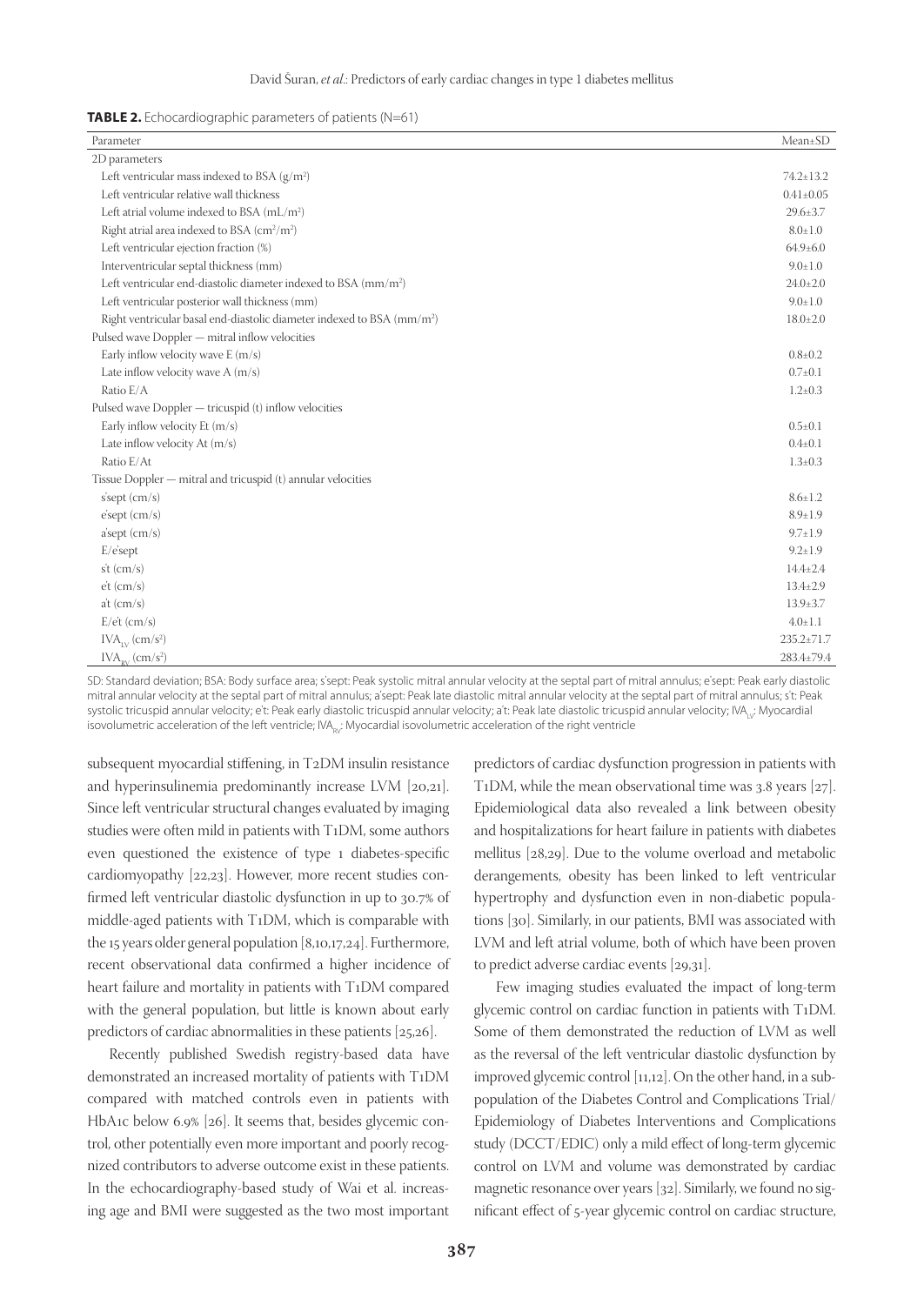**TABLE 3.** Correlation analysis of clinical and laboratory parameters with cardiac chamber size

| Parameter                     | LAVI       | <b>LVEDDI</b> | LVMI       | <b>RWT</b> | RAAI     | <b>RVDDI</b> |
|-------------------------------|------------|---------------|------------|------------|----------|--------------|
| DM duration                   |            |               |            |            |          |              |
| $\Gamma$                      | $-0.10$    | $-0.14$       | $-0.21$    | $-0.10$    | $-0.30$  | $-0.12$      |
| $\mathcal{P}$                 | $0.46\,$   | 0.27          | 0.10       | 0.43       | $0.02*$  | 0.35         |
| HbA1c-5y                      |            |               |            |            |          |              |
| $\Gamma$                      | 0.17       | 0.05          | $-0.01$    | $-0.01$    | $-0.23$  | $-0.08$      |
| $\mathcal{P}$                 | 0.18       | 0.70          | 0.97       | 0.94       | 0.07     | 0.56         |
| Kendall's tau for HbA1c trend |            |               |            |            |          |              |
| $\Gamma$                      | 0.08       | 0.14          | 0.23       | $-0.01$    | $-0.01$  | 0.01         |
| $\overline{p}$                | 0.53       | 0.28          | 0.07       | 0.94       | 0.93     | 0.94         |
| Fasting glucose               |            |               |            |            |          |              |
| $\Gamma$                      | 0.12       | 0.04          | $-0.05$    | $-0.05$    | $-0.01$  | 0.02         |
| $\mathcal{P}$                 | $0.34\,$   | 0.75          | 0.69       | 0.69       | 0.92     | 0.86         |
| $\mbox{GFR}$                  |            |               |            |            |          |              |
| $\Gamma$                      | 0.26       | 0.07          | 0.14       | 0.00       | 0.28     | 0.00         |
| $\mathcal{P}$                 | $0.04*$    | 0.58          | 0.27       | 0.98       | $0.03*$  | 0.98         |
| Cholesterol                   |            |               |            |            |          |              |
| $\Gamma$                      | $-0.06$    | 0.23          | 0.16       | $-0.06$    | 0.14     | $-0.01$      |
| $\overline{p}$                | 0.65       | 0.08          | 0.21       | 0.65       | 0.27     | 0.93         |
| Triglycerides                 |            |               |            |            |          |              |
| $\Gamma$                      | 0.01       | $-0.20$       | 0.04       | 0.28       | $-0.04$  | 0.03         |
| $\overline{p}$                | 0.97       | 0.12          | 0.76       | $0.03*$    | $0.77\,$ | 0.80         |
|                               |            |               |            |            |          |              |
|                               | LAV        | <b>LVEDD</b>  | <b>LVM</b> | <b>RWT</b> | RAA      | <b>RVDD</b>  |
| Body mass index               |            |               |            |            |          |              |
| $\Gamma$                      | 0.47       | 0.27          | 0.42       | 0.32       | 0.19     | 0.20         |
| p                             | ${<}0.01*$ | $0.04*$       | ${<}0.01*$ | $0.01*$    | 0.15     | 0.14         |

r: Pearson's correlation coefficient; LAVI: Left atrial volume indexed to body surface area; LVEDDI: Left ventricular end-diastolic diameter indexed to body surface area; LVMI: Left ventricular mass index; RWT: Left ventricular relative wall thickness; RAAI: Right atrial area indexed to body surface area; RVDDI: Right ventricular basal end-diastolic diameter indexed to body surface area; LAV: Left atrial volume; LVEDD: Left ventricular end-diastolic diameter; RAA: Right atrial area; RVDD: Right ventricular basal end-diastolic diameter; DM: Diabetes mellitus; HbA1c-5y: 5-year average value of glycated hemoglobin; GFR: Glomerular filtration rate. \*Statistically significant correlations

but we confirmed a weak association of glycemic control with the Doppler index of left ventricular filling pressure E/e´. Furthermore, we found no significant correlation of diabetes duration and the 5-year trend of HbA1cwith left ventricular size and function. This might be due to the good average long-term glycemic control achieved by the frequent use of continuous subcutaneous insulin infusion and the absence of an overall trend in HbA1c over years (mean Kendall's tau =  $0.0 \pm 0.4$ ). Based on our results and previous findings, we assume that in well-controlled T1DM chronic hyperglycemia *per se* induces only mild structural and functional cardiac changes, but makes the heart more vulnerable and susceptible to further and more extensive injury due to obesity and other noxious stimuli. This might be the reason for a better association of BMI than diabetes duration and HbA1c with cardiac remodeling in our patients. However, our results may not be applied to patients with poor glycemic control. An increased susceptibility of diabetic heart to more extensive damage has already been demonstrated in case of ischemic and reperfusion injury, which resulted in a significantly larger ischemic area in patients with diabetes compared with the non-diabetic controls [33].

Although autoantibodies in T1DM were assumed to cause dilated phenotype with eccentric left ventricular remodeling and systolic dysfunction, convincing evidence is lacking [8,34]. As left ventricular ejection fraction has low sensitivity to detect early left ventricular systolic impairment, we also used IVA as a relatively novel and less load-dependent TDI-derived parameter of systolic function [35]. Consistent with the results of most previous studies, we found no significant correlation of observed variables with the parameters of left and right ventricular systolic function [24,36]. Recently, few small-sized studies have demonstrated impaired global longitudinal deformation of the left ventricle in patients with T1DM analyzed by the speckle tracking echocardiography [37]. However, left ventricular deformation imaging might be an even more sensitive echocardiographic technique to detect early changes in systolic function than TDI-derived IVA.

Cardiac steatosis is a common finding in diabetes mellitus due to metabolic derangements. The uptake of fatty acids by myocardial cells exceeds the capacity of mitochondrial oxidation. The myocardial lipid overload produces lipotoxic intermediates that increase the production of reactive oxygen species and promote myocardial cell apoptosis [38]. In our patients, serum triglycerides and total cholesterol levels were not significantly associated with cardiac structure and function. This might be explained by the relatively normal lipid profile, especially low serum triglycerides.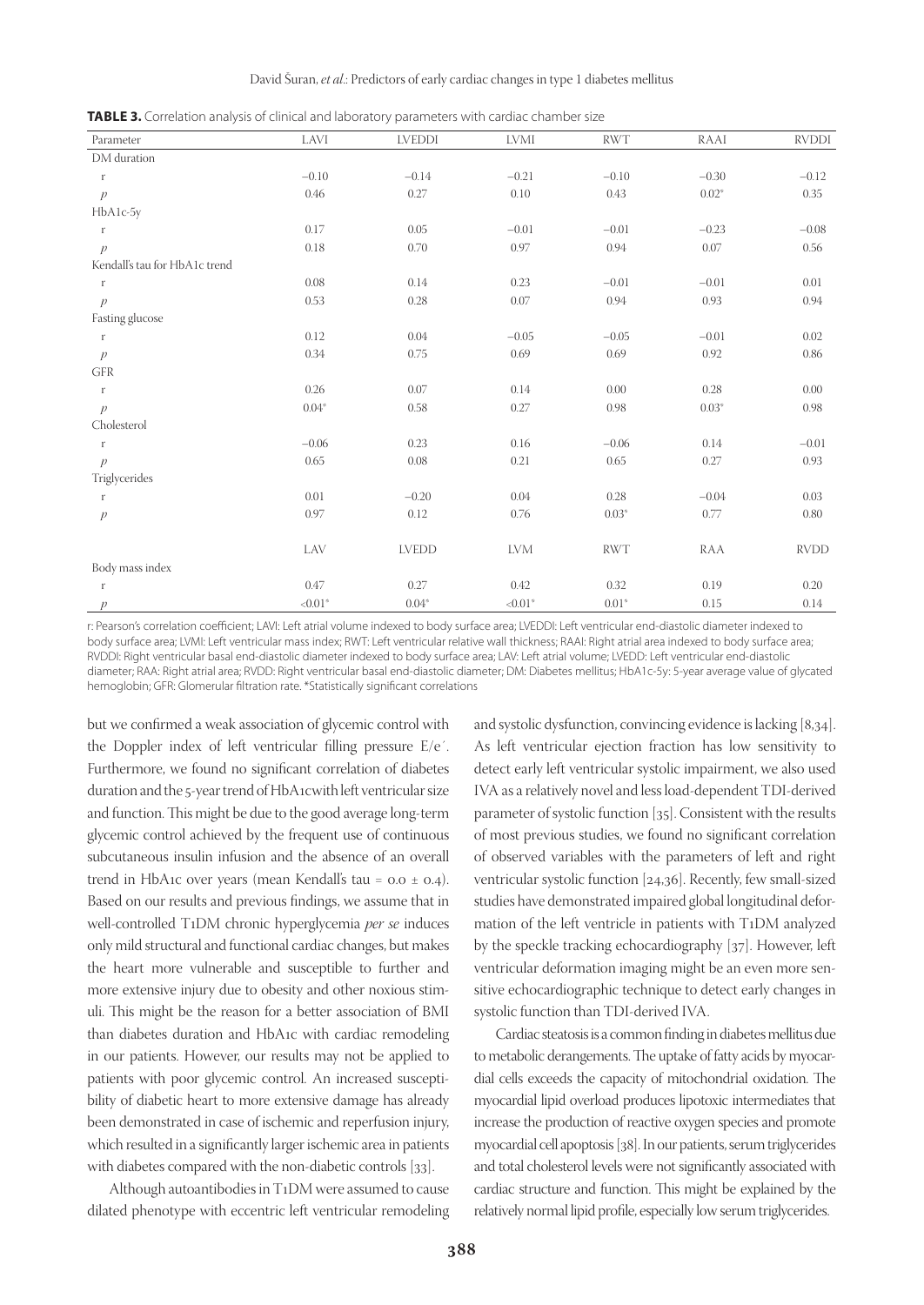| Parameter           | E/A        | s'sept  | esept   | $E/e's$ ept | $\overline{st}$ | et      | $E/e^t$ | LVEF    | IVA <sub>IV</sub> | $\text{IVA}_{\text{\tiny RV}}$ |
|---------------------|------------|---------|---------|-------------|-----------------|---------|---------|---------|-------------------|--------------------------------|
| DM duration         |            |         |         |             |                 |         |         |         |                   |                                |
| r                   | $-0.12$    | 0.01    | 0.07    | 0.03        | $-0.02$         | 0.01    | 0.02    | $-0.08$ | 0.12              | $-0.03$                        |
| p                   | 0.33       | 0.96    | 0.57    | 0.81        | 0.86            | 0.93    | 0.88    | 0.51    | 0.37              | 0.86                           |
| BMI                 |            |         |         |             |                 |         |         |         |                   |                                |
| r                   | $-0.39$    | 0.05    | $-0.31$ | 0.31        | 0.05            | $-0.29$ | 0.31    | $-0.14$ | 0.22              | 0.19                           |
| $\mathcal{P}$       | ${<}0.01*$ | 0.73    | $0.02*$ | $0.01*$     | 0.73            | $0.02*$ | $0.02*$ | 0.25    | 0.10              | 0.17                           |
| Fasting glucose     |            |         |         |             |                 |         |         |         |                   |                                |
| r                   | 0.09       | 0.07    | $-0.02$ | 0.14        | $-0.12$         | $-0.05$ | 0.01    | 0.04    | 0.13              | 0.05                           |
| $\mathcal{P}$       | 0.48       | 0.61    | 0.90    | 0.29        | 0.34            | 0.72    | 0.96    | 0.74    | 0.32              | 0.70                           |
| HbA1c-5y            |            |         |         |             |                 |         |         |         |                   |                                |
| r                   | $-0.02$    | $-0.19$ | $-0.21$ | 0.27        | $-0.28$         | $-0.09$ | 0.12    | $-0.04$ | 0.12              | 0.02                           |
| $\mathcal{P}$       | 0.89       | 0.15    | 0.11    | $0.04*$     | $0.02*$         | 0.51    | 0.39    | 0.73    | 0.37              | 0.89                           |
| HbA1c trend         |            |         |         |             |                 |         |         |         |                   |                                |
| $\,$ $\,$ $\,$ $\,$ | 0.04       | $-0.04$ | $-0.18$ | 0.17        | $-0.16$         | 0.02    | $-0.10$ | 0.00    | $-0.11$           | 0.03                           |
| $\mathcal{P}$       | 0.76       | 0.78    | 0.16    | 0.19        | 0.23            | 0.89    | 0.45    | 0.98    | 0.40              | 0.85                           |
| <b>GFR</b>          |            |         |         |             |                 |         |         |         |                   |                                |
| $\Gamma$            | 0.23       | $-0.00$ | 0.08    | 0.05        | 0.16            | 0.12    | $-0.12$ | $-0.10$ | 0.07              | 0.14                           |
| p                   | 0.09       | 0.10    | 0.54    | 0.73        | 0.23            | 0.37    | 0.37    | 0.45    | 0.62              | 0.31                           |
| Cholesterol         |            |         |         |             |                 |         |         |         |                   |                                |
| $\Gamma$            | 0.05       | 0.04    | 0.15    | $-0.15$     | 0.08            | 0.21    | $-0.12$ | 0.15    | $-0.06$           | 0.13                           |
| $\mathcal{P}$       | 0.73       | 0.76    | 0.27    | 0.28        | 0.55            | 0.13    | 0.40    | 0.26    | 0.68              | 0.35                           |
| Triglycerides       |            |         |         |             |                 |         |         |         |                   |                                |
| $\Gamma$            | $-0.04$    | 0.17    | $-0.12$ | 0.26        | 0.01            | $-0.01$ | $-0.11$ | 0.10    | $-0.07$           | 0.02                           |
| $\mathcal{P}$       | 0.77       | 0.22    | 0.38    | 0.06        | 0.96            | 0.93    | 0.44    | 0.46    | 0.63              | 0.89                           |

**TABLE 4.** Correlation analysis of clinical and laboratory parameters with echocardiographic functional parameters

r: Pearson's correlation coefficient; DM: Diabetes mellitus; BMI: Body mass index; HbA1c-5y: 5-year average value of glycated hemoglobin; HbA1c trend: Kendall's tau for 5-year HbA1c measurements; GFR: Glomerular filtration rate; s'sept: Peak systolic mitral annular velocity at the septal part of mitral annulus; e'sept: Peak early diastolic mitral annular velocity at the septal part of mitral annulus; s't: Peak systolic tricuspid annular velocity; e't: Peak early diastolic tricuspid annular velocity; LVEF: Left ventricular ejection fraction; IVA<sub>IV</sub>: Myocardial isovolumetric acceleration of the left ventricle; IVA<sub>RV</sub>: Myocardial isovolumetric acceleration of the right ventricle. \*Statistically significant correlations

**TABLE 5.** Association of BMI with cardiac chamber size and function after adjustment for age, diabetes duration, and 5-year average value of glycated hemoglobin

| Independent variable | Dependent variable         | B       | <b>SE</b> | 95% CI for B     |                       |
|----------------------|----------------------------|---------|-----------|------------------|-----------------------|
| Body mass index      | LV mass                    | 4.14    | 1.12      | (1.89, 6.38)     | $< 0.01*$             |
|                      | Left atrial volume         | 1.28    | 0.34      | (0.60, 1.96)     | $< 0.01$ <sup>*</sup> |
|                      | <b>LVEDD</b>               | 0.03    | 0.01      | (0.00, 0.05)     | $0.04*$               |
|                      | LV relative wall thickness | 0.02    | 0.01      | (0.00, 0.05)     | 0.08                  |
|                      | E/A                        | $-0.02$ | 0.01      | $(-0.04, -0.01)$ | $< 0.01$ <sup>*</sup> |
|                      | e'sept                     | $-0.11$ | 0.06      | $(-0.24, 0.01)$  | 0.08                  |
|                      | $E/e's$ ept                | 0.11    | 0.06      | $(-0.02, 0.24)$  | 0.09                  |
|                      | et                         | $-0.20$ | 0.10      | $(-0.40, 0.00)$  | 0.050                 |
|                      | $E/e^t$                    | 0.07    | 0.04      | (0.00, 0.15)     | $0.047*$              |

B: Regression coefficient; SE: Standard error; CI: Confidence interval; LV: Left ventricle; LVEDD: Left ventricular end-diastolic diameter; E: Early mitral inflow velocity; A: Late mitral inflow velocity; e'sept: Peak early diastolic mitral annular velocity at the septal part of mitral annulus; e't: Peak early diastolic tricuspid annular velocity. \*Statistically significant correlations

In the observational study of Vestberg et al., advanced chronic kidney failure was related to increased hospitalizations for heart failure in patients with T1DM [39]. We found a weak association of glomerular filtration rate with left and right atrial size but no correlation with observed functional parameters. The reason might be the exclusion of patients with advanced renal disease (GFR <60 mL/min/1.73 m<sup>2</sup>).

There are limitations of our study. The number of eligible patients was limited due to the restrictive exclusion criteria. However, we decided to select patients with T1DM without major comorbidities influencing cardiac chamber size and function. Coronary angiography was not performed to exclude coronary artery disease due to ethical issues. We excluded all symptomatic patients and patients with a history of ischemic heart disease, resting ECG changes or left ventricular wall motion abnormalities. Although the threshold of T1DM duration for the study entry was 5 years, the time of T1DM diagnosis was quite variable. Furthermore, we could not provide reliable data of weight stability and duration of obesity. Only selected laboratory data were collected as the emphasis of the study was to identify potentially reversible factors for the development of diabetic cardiomyopathy. For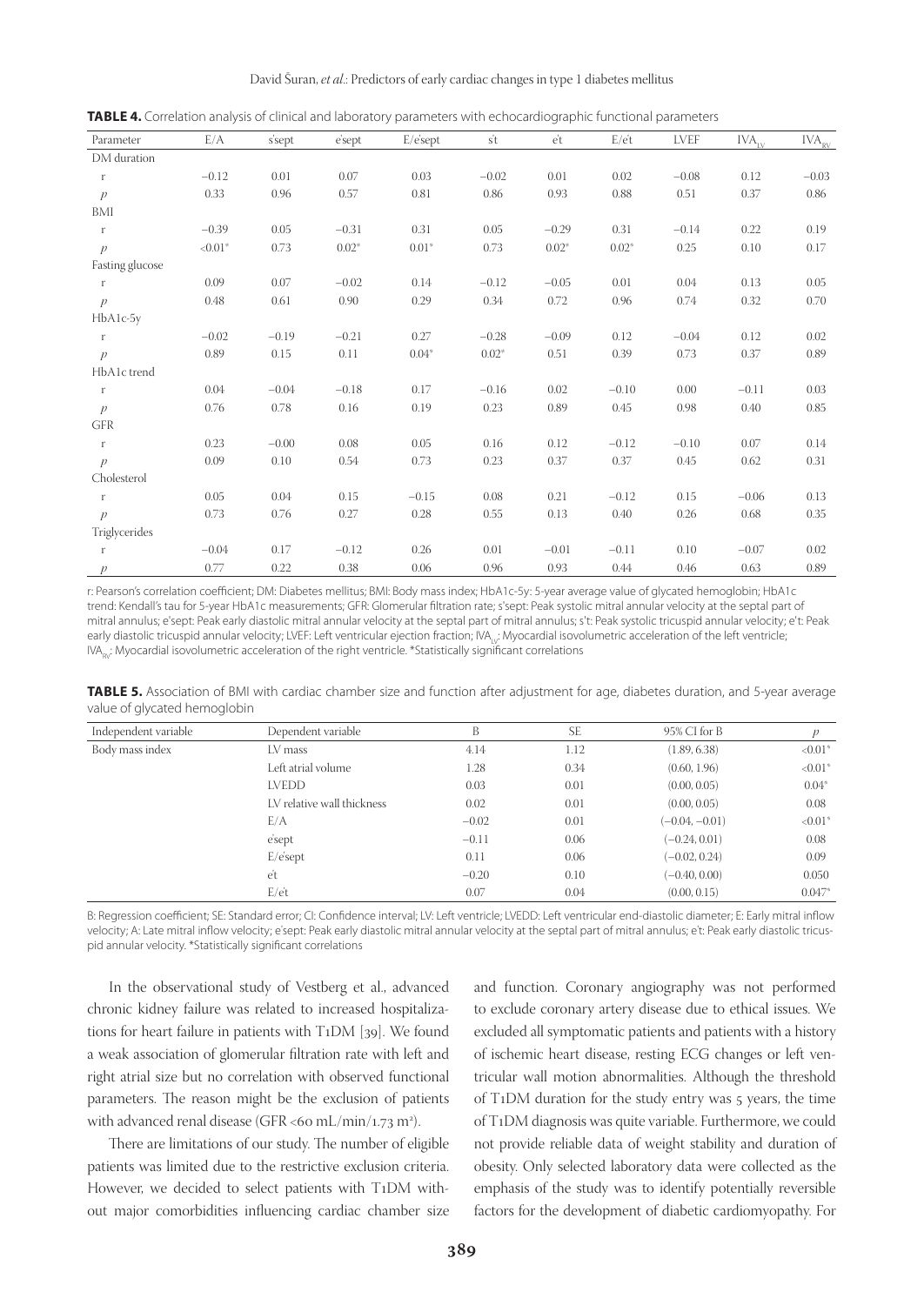instance, inflammatory parameters which might accelerate the development of diabetic heart disease were not studied. Another important limitation of the study is the use of non-corrected multiple testing in a relatively small sample. The study was cross-sectional and generated hypotheses, which warrant further research. The Doppler assessment of diastolic parameters has limitations, especially the biphasic distribution of the Doppler index E/A as well as the non-linear correlation of E/e´ with the invasive measurements of left ventricular filling pressure.

# CONCLUSION

In our study, only BMI was associated with early structural and functional changes in the heart of middle-aged asymptomatic patients with T1DM. Long-term glycemic control was associated with the noninvasive Doppler index of left ventricular filling pressure, but not with cardiac chamber size. Based on our results, we hypothesize that overweight and obese middle-aged patients with T1DM might be more prone to the development of cardiomyopathy and that screening of this subset of patients with echocardiography should be recommended. However, as our study is cross-sectional and hypothesis-generating, further studies are needed to confirm the causal relationship between obesity and cardiac dysfunction in patients with T1DM.

# DECLARATION OF INTERESTS

The authors declare no conflict of interests.

# REFERENCES

- [1] Yilmaz S, Canpolat U, Aydogdu S, Abboud HE. Diabetic cardiomyopathy; summary of 41 years. Korean Circ J 2015;45:266-72. https://doi.org/10.4070/kcj.2015.45.4.266.
- [2] Lind M, Bounias I, Olsson M, Gudbjörnsdottir S, Svensson AM, Rosengren A, et al. Glycaemic control and incidence of heart failure in 20,985 patients with type 1 diabetes: An observational study. Lancet 2011;378:140-6.
	- https://doi.org/10.1016/s0140-6736(11)60471-6.
- [3] Rubler S, Dlugash J, Yuceoglu YZ, Kumral T, Branwood AW, Grishman A, et al. New type of cardiomyopathy associated with diabetic glomerulosclerosis. Am J Cardiol 1972;30:595-602. https://doi.org/10.1016/0002-9149(72)90595-4.
- [4] Negishi K. Echocardiographic feature of diabetic cardiomyopathy: Where are we now? Cardiovasc Diagn Ther 2018;8:47-56. https://doi.org/10.21037/cdt.2018.01.03.
- [5] Jia G, Hill MA, Sowers JR. Diabetic cardiomyopathy: An update of mechanisms contributing to this clinical entity. Circ Res 2018;122:624-38. https://doi.org/10.1161/circresaha.117.311586.
- [6] Cavender MA, Steg PG, Smith SC Jr, Eagle K, Ohman EM, Goto S, et al. Impact of diabetes mellitus on hospitalization for heart failure, cardiovascular events, and death: Outcomes at 4 years from the reduction of atherothrombosis for continued health (REACH) registry. Circulation 2015;132:923-31. https://doi.org/10.1161/circulationaha.114.014796.

[7] Mandavia CH, Aroor AR, Demarco VG, Sowers JR. Molecular and

metabolic mechanisms of cardiac dysfunction in diabetes. Life Sci 2013;92:601-8.

https://doi.org/10.1016/j.lfs.2012.10.028.

[8] Jensen MT, Sogaard P, Andersen HU, Bech J, Hansen TF, Galatius S, et al. Prevalence of systolic and diastolic dysfunction in patients with type 1 diabetes without known heart disease: The Thousand and 1 Study. Diabetologia 2014;57:672-80. https://doi.org/10.1007/s00125-014-3164-5.

[9] Hölscher ME, Bode C, Bugger H. Diabetic cardiomyopathy: Does the type of diabetes matter? Int J Mol Sci 2016;17:e2136. https://doi.org/10.3390/ijms17122136.

[10] Suran D, Sinkovic A, Naji F. Tissue Doppler imaging is a sensitive echocardiographic technique to detect subclinical systolic and diastolic dysfunction of both ventricles in type 1 diabetes mellitus. BMC Cardiovasc Disord 2016;16:72.

https://doi.org/10.1186/s12872-016-0242-2.

- [11] Grandi AM, Piantanida E, Franzetti I, Bernasconi M, Maresca A, Marnini P, et al. Effect of glycemic control on left ventricular diastolic function in type 1 diabetes mellitus. Am J Cardiol 2006;97:71-6. https://doi.org/10.1016/j.amjcard.2005.07.110.
- [12] Aepfelbacher FC, Yeon SB, Weinrauch LA, D'Elia J, Burger AJ. Improved glycemic control induces regression of left ventricular mass in patients with type 1 diabetes mellitus. Int J Cardiol 2004;94:47-51.

https://doi.org/10.1016/j.ijcard.2003.04.012.

- [13] Lang RM, Badano LP, Mor-Avi V, Afilalo J, Armstrong A, Ernande L, et al. Recommendations for cardiac chamber quantification by echocardiography in adults: An update from the American Society of Echocardiography and the European Association of Cardiovascular Imaging. J Am Soc Echocardiogr 2015;28:1-39. https://doi.org/10.1016/j.echo.2014.10.003.
- [14] Rudski LG, Lai WW, Afilalo J, Hua L, Handschumacher MD, Chandrasekaran K, et al. Guidelines for the echocardiographic assessment of the right heart in adults: A report from the American Society of Echocardiography endorsed by the European Association of Echocardiography, a registered branch of the European Society of Cardiology, and the Canadian Society of Echocardiography. J Am Soc Echocardiogr 2010;23:685-713. https://doi.org/10.1016/j.echo.2010.05.010.
- [15] Nagueh SF, Smiseth OA, Appleton CP, Byrd BF 3<sup>rd</sup>, Dokainish H, Edvardsen T, et al. Recommendations for the evaluation of left ventricular diastolic function by echocardiography: An update from the American Society of Echocardiography and the European Association of Cardiovascular Imaging. J Am Soc Echocardiogr 2016;29:277-314.

https://doi.org/10.1016/j.echo.2016.01.011.

- [16] Slinin Y, Ishani A, Rector T, Fitzgerald P, MacDonald R, Tacklind J, et al. Management of hyperglycemia, dyslipidemia, and albuminuria in patients with diabetes and CKD: A systematic review for a KDOQI clinical practice guideline. Am J Kidney Dis 2012;60:747-69. [https://doi.org/10.1053/j.ajkd.2012.07.017.](https://doi.org/10.1053/j.ajkd.2012.07.017)
- [17] Sato A, Tarnow L, Parving HH. Prevalence of left ventricular hypertrophy in type 1 diabetic patients with diabetic nephropathy. Diabetologia 1999;42:76-80.

https://doi.org/10.1007/s001250051116.

- [18] Eguchi K, Boden-Albala B, Jin Z, Rundek T, Sacco RL, Homma S, et al. Association between diabetes mellitus and left ventricular hypertrophy in a multiethnic population. Am J Cardiol 2008;101:1787-91. https://doi.org/10.1016/j.amjcard.2008.02.082.
- [19] Dawson A, Morris AD, Struthers AD. The epidemiology of left ventricular hypertrophy in type 2 diabetes mellitus. Diabetologia 2005;48:1971-9.

https://doi.org/10.1007/s00125-005-1896-y.

- [20] DeBosch BJ, Muslin AJ. Insulin signaling pathways and cardiac growth. J Mol Cell Cardiol 2008;44:855-64. https://doi.org/10.1016/j.yjmcc.2008.03.008.
- [21] Aronson D. Cross-linking of glycated collagen in the pathogenesis of arterial and myocardial stiffening of aging and diabetes. J Hypertens 2003;21:3-12.

https://doi.org/10.1097/00004872-200301000-00002.